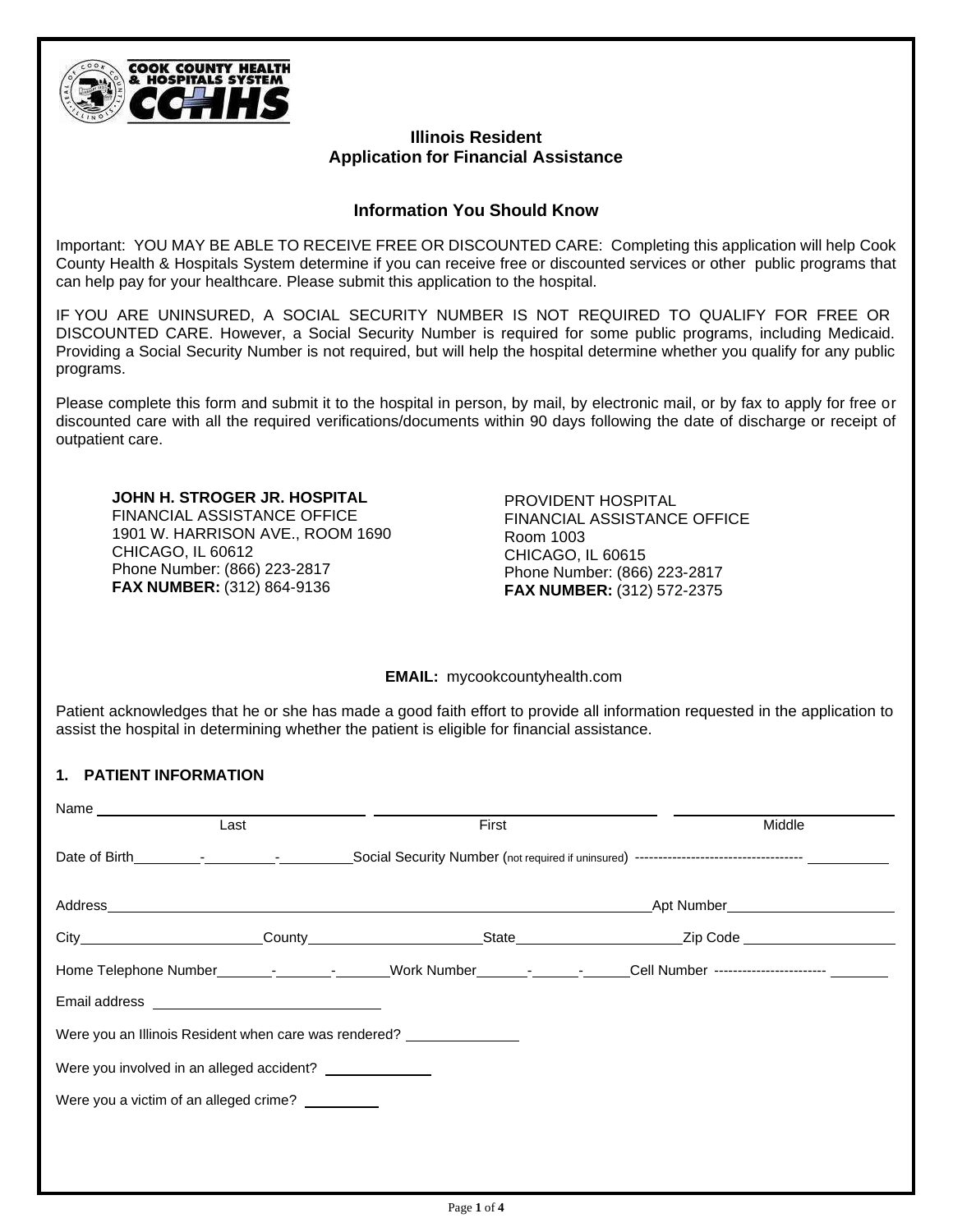| Last                                                                                                           |                                                                               | First                                                    |    | Middle                                       |
|----------------------------------------------------------------------------------------------------------------|-------------------------------------------------------------------------------|----------------------------------------------------------|----|----------------------------------------------|
|                                                                                                                |                                                                               |                                                          |    | Apt Number <u>__________________________</u> |
|                                                                                                                |                                                                               |                                                          |    |                                              |
| Home Telephone Number______________________Work Number_____________________Cell Number ----------------------_ |                                                                               |                                                          |    |                                              |
| 3. FAMILY/HOUSEHOLD INFORMATION                                                                                |                                                                               |                                                          |    |                                              |
| Please provide the number of persons in patient's family/household? ____________                               |                                                                               |                                                          |    |                                              |
| Please provide the number of persons who are dependents of patient? __________                                 |                                                                               |                                                          |    |                                              |
| Please provide the age of each of patient's dependents in the table below:                                     |                                                                               |                                                          |    |                                              |
|                                                                                                                | <b>Dependent</b><br>1.<br>2.<br>3.<br>4.<br>5.<br>6.<br>7.<br>8.<br>9.<br>10. | Age                                                      |    |                                              |
| FAMILY INCOME AND EMPLOYMENT INFORMATION<br>4.                                                                 |                                                                               |                                                          |    |                                              |
| Is patient or patient's spouse or partner currently employed?                                                  |                                                                               | Yes                                                      | No |                                              |
| If Yes, provide the following information for all employers:                                                   |                                                                               |                                                          |    |                                              |
| <b>Employer Name</b>                                                                                           |                                                                               | <b>Address</b><br>(Street Address, City, State Zip Code) |    | <b>Telephone</b>                             |
|                                                                                                                |                                                                               |                                                          |    |                                              |
|                                                                                                                |                                                                               |                                                          |    |                                              |
|                                                                                                                |                                                                               |                                                          |    |                                              |
|                                                                                                                |                                                                               |                                                          |    |                                              |
|                                                                                                                |                                                                               |                                                          |    |                                              |
|                                                                                                                |                                                                               |                                                          |    |                                              |
| If patient is a minor, are patient's parents or guardians currently employed? ____________Yes____              |                                                                               |                                                          |    | No                                           |
| If Yes, provide the following information for all employers:                                                   |                                                                               |                                                          |    |                                              |
| <b>Employer Name</b>                                                                                           |                                                                               | <b>Address</b><br>(Street Address, City, State Zip Code) |    | <b>Telephone</b>                             |
|                                                                                                                |                                                                               |                                                          |    |                                              |
|                                                                                                                |                                                                               |                                                          |    |                                              |
|                                                                                                                |                                                                               |                                                          |    |                                              |
|                                                                                                                |                                                                               |                                                          |    |                                              |
|                                                                                                                |                                                                               |                                                          |    |                                              |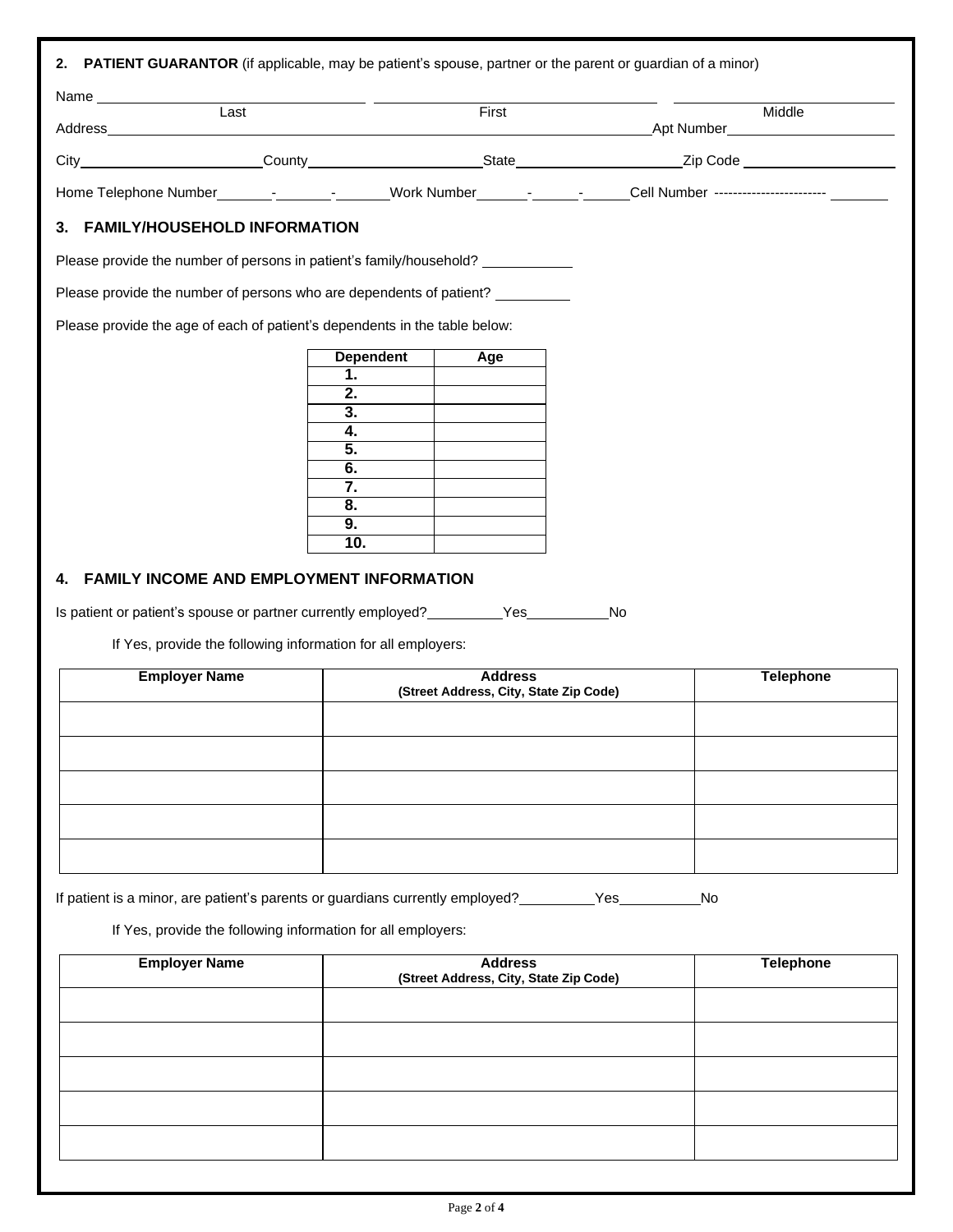| If patient is divorced or separated or was a party to a dissolution proceeding, is patient's former spouse or partner financially<br>responsible for patient's medical care per the dissolution or separation agreement?<br>Yes<br>No.                                                                        |
|---------------------------------------------------------------------------------------------------------------------------------------------------------------------------------------------------------------------------------------------------------------------------------------------------------------|
| What is your gross monthly family income (including cases in which a spouse or partner is a guarantor for patient or in which a parent or guardian is a guarantor<br>for a minor patient)? $\frac{1}{2}$                                                                                                      |
| Sources of gross monthly family income (check all that apply):                                                                                                                                                                                                                                                |
| Wages                                                                                                                                                                                                                                                                                                         |
| Self Employment                                                                                                                                                                                                                                                                                               |
| <b>Unemployment Compensation</b>                                                                                                                                                                                                                                                                              |
| Social Security                                                                                                                                                                                                                                                                                               |
| Social Security Disability                                                                                                                                                                                                                                                                                    |
| Veteran's Pension                                                                                                                                                                                                                                                                                             |
| Veteran's Disability                                                                                                                                                                                                                                                                                          |
| Private Disability                                                                                                                                                                                                                                                                                            |
| Workers' Compensation                                                                                                                                                                                                                                                                                         |
| Temporary Assistance for Needy Families                                                                                                                                                                                                                                                                       |
| <b>Retirement Income</b>                                                                                                                                                                                                                                                                                      |
| Child Support, Alimony or other Spousal Support                                                                                                                                                                                                                                                               |
| Other Income                                                                                                                                                                                                                                                                                                  |
| <b>INSURANCE/BENEFIT INFORMATION</b><br>5.                                                                                                                                                                                                                                                                    |
| Do you or your spouse have access to any type of health insurance coverage?___________Yes___<br>No                                                                                                                                                                                                            |
| If yes please provide the source (check all that apply):                                                                                                                                                                                                                                                      |
| Health Insurance                                                                                                                                                                                                                                                                                              |
| Medicare                                                                                                                                                                                                                                                                                                      |
| Medicare Part D                                                                                                                                                                                                                                                                                               |
| <b>Medicare Supplement</b>                                                                                                                                                                                                                                                                                    |
| Medicaid                                                                                                                                                                                                                                                                                                      |
| Veterans' benefit                                                                                                                                                                                                                                                                                             |
| <b>MONTHLY EXPENSES</b><br>6.                                                                                                                                                                                                                                                                                 |
| Note that if patient meets the presumptive eligibility criteria, as set forth in that application, or is otherwise<br>presumptively eligible by virtue of the patient's family income, the patient is not required to complete the portion<br>of this application addressing the monthly expense information. |

| <b>Housing</b> | <b>Utilities</b> | Food | <b>Transportation</b> | <b>Child Care</b> | Loans | Medical<br><b>Expenses</b> | Other<br><b>Expenses</b> | Total |
|----------------|------------------|------|-----------------------|-------------------|-------|----------------------------|--------------------------|-------|
| ₼<br>۰D        |                  |      |                       | мD                |       |                            |                          |       |
|                |                  |      |                       |                   |       |                            |                          |       |